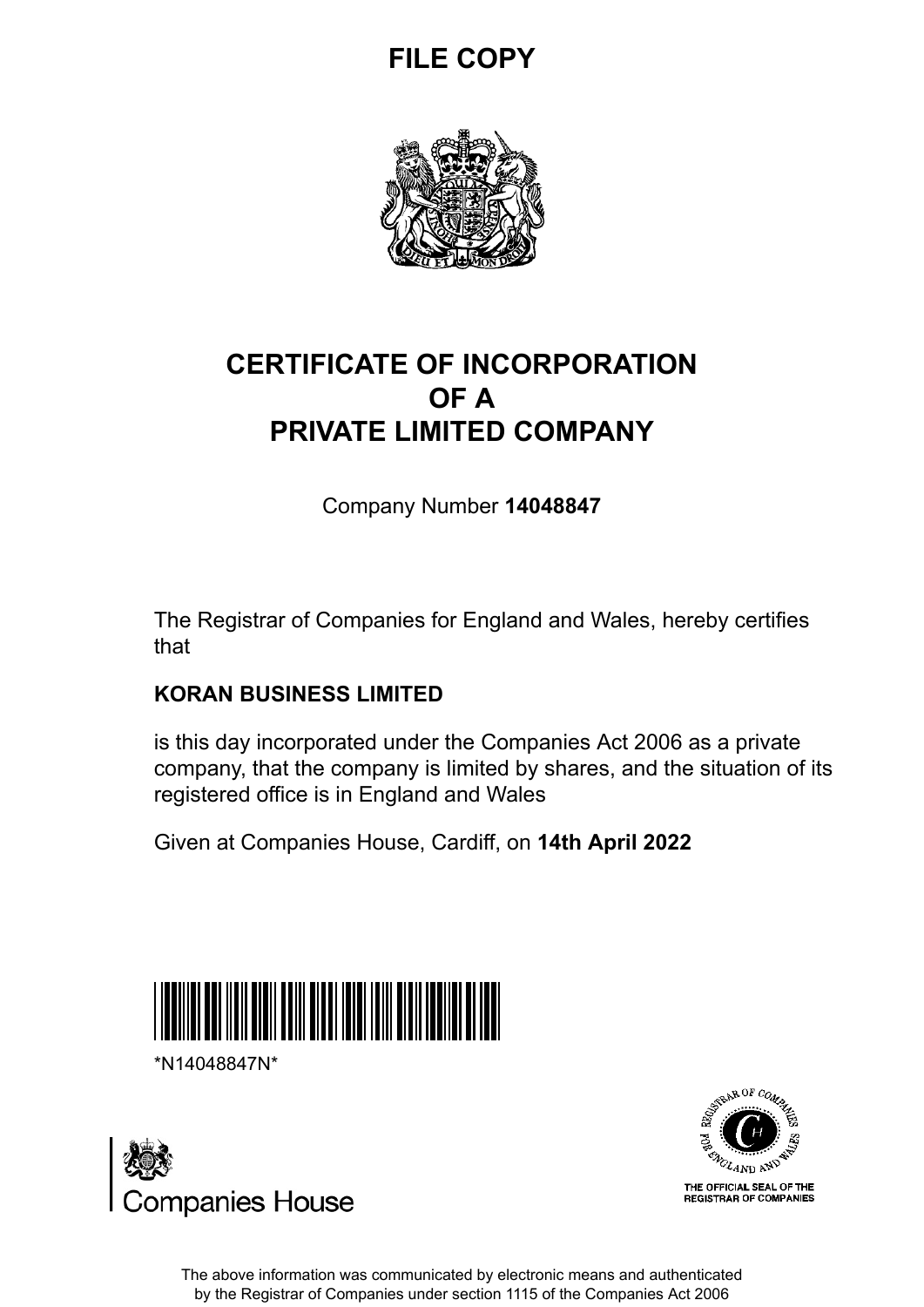



#### **Application to register a company**

*Received for filing in Electronic Format on the:* **14/04/2022** *XB1WB4RF*





*I wish to entirely adopt the following model articles:* **Private (Ltd by Shares)**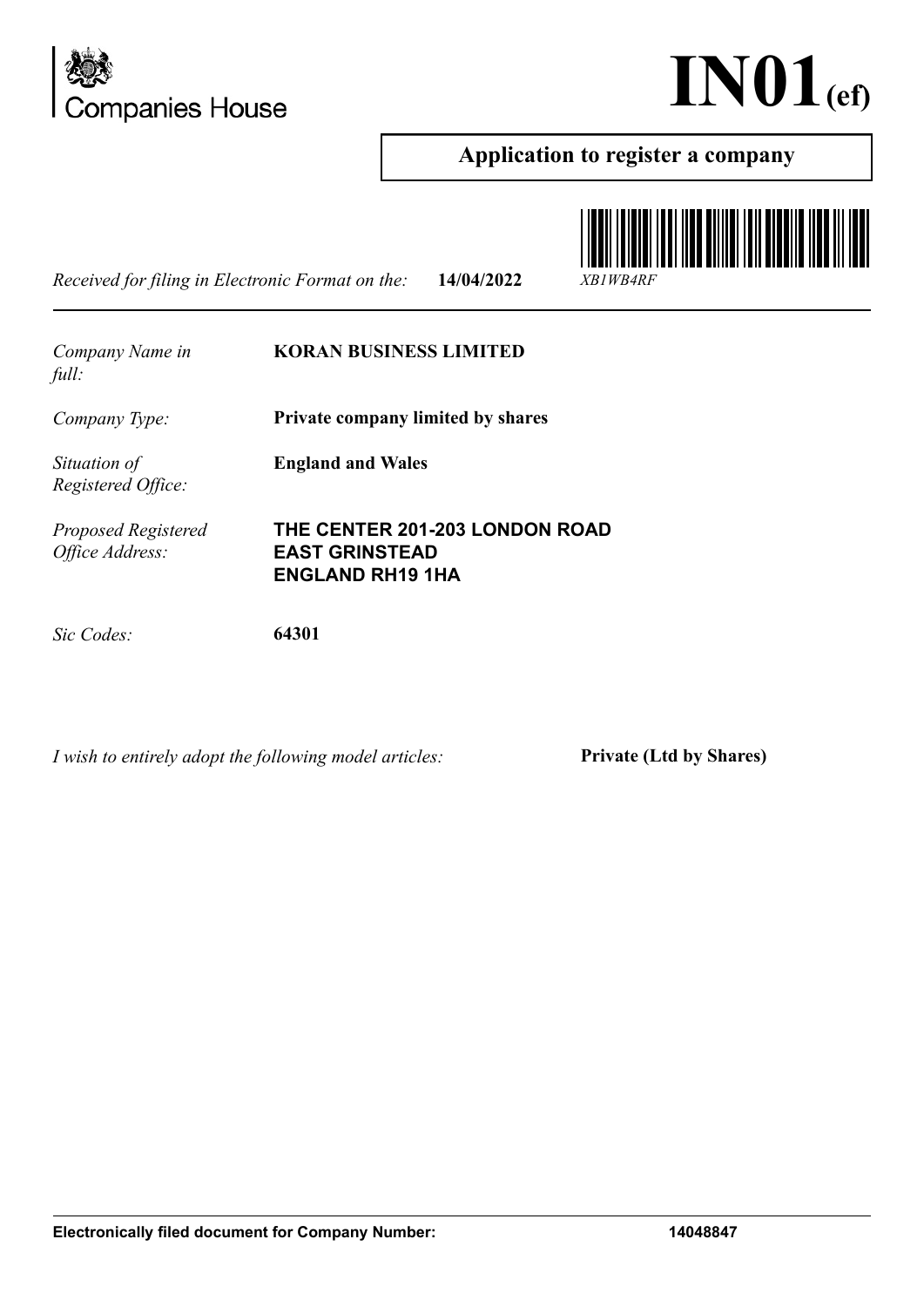### *Company Director 1*

| Type:                              |               | Person                                                                  |
|------------------------------------|---------------|-------------------------------------------------------------------------|
| Full Forename(s):                  |               | <b>MR THOMAS</b>                                                        |
| Surname:                           |               | <b>COOK</b>                                                             |
| Former Names:                      |               |                                                                         |
| Service Address:                   |               | 195-197 LONDON ROAD<br><b>EAST GRINSTEAD</b><br><b>ENGLAND RH19 1HA</b> |
| Country/State Usually<br>Resident: |               | <b>ENGLAND</b>                                                          |
| Date of Birth:<br>Occupation:      | $*$ */09/1968 | <b>BRITISH</b><br><i>Nationality:</i><br><b>COMPANY DIRECTOR</b>        |

*The subscribers confirm that the person named has consented to act as a director.*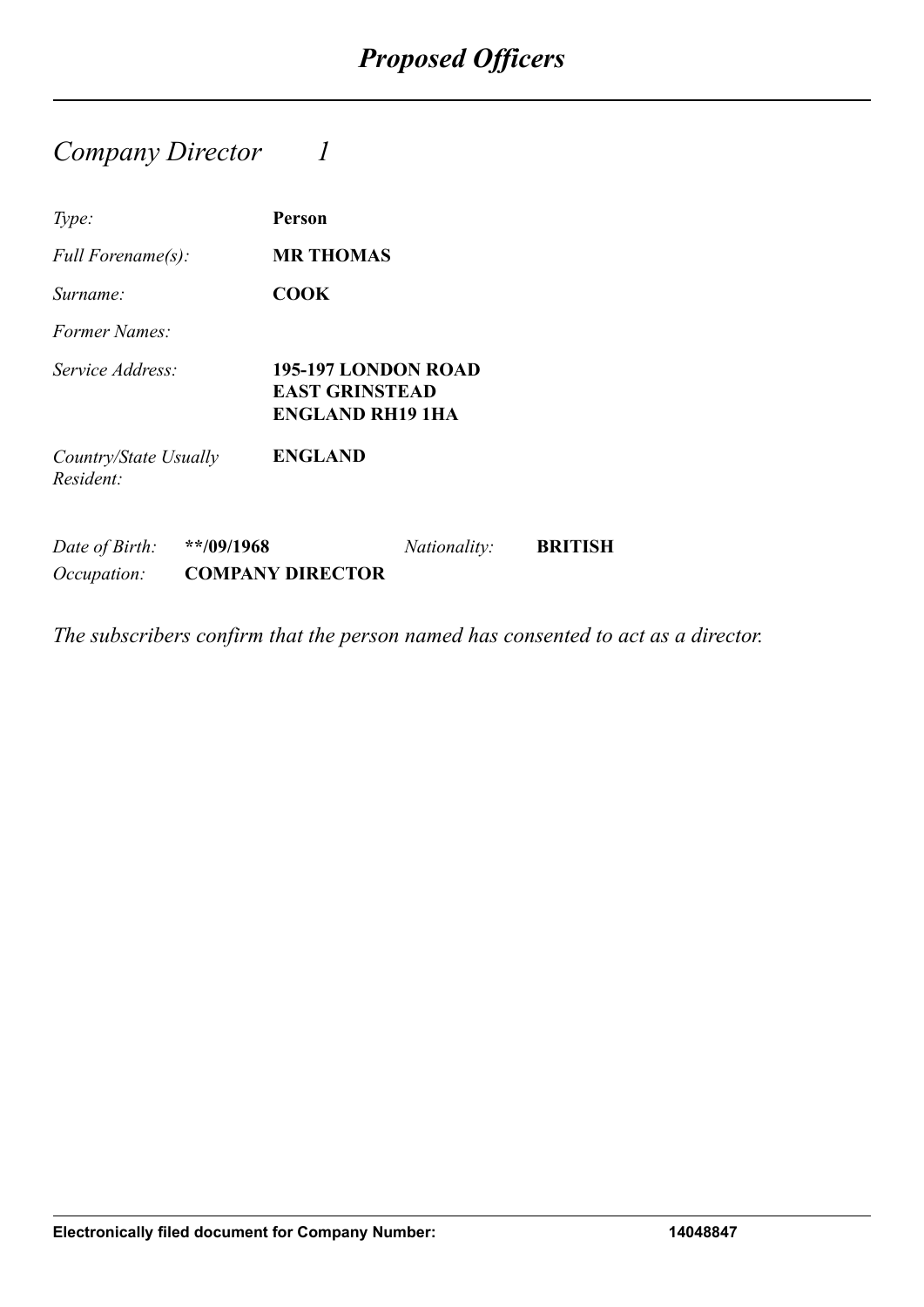*Class of Shares:* **ORDINARY** *Currency:* **GBP** *Prescribed particulars*

*Number allotted* **5000** *Aggregate nominal value:* **5000000**

#### **FULL RIGHTS REGARDING VOTING, PAYMENT OF DIVIDENDS AND DISTRIBUTIONS**

#### **Statement of Capital (Totals)**

| Currency: | GBP | Total number of shares:        | 5000    |
|-----------|-----|--------------------------------|---------|
|           |     | Total aggregate nominal value: | 5000000 |
|           |     | Total aggregate unpaid:        |         |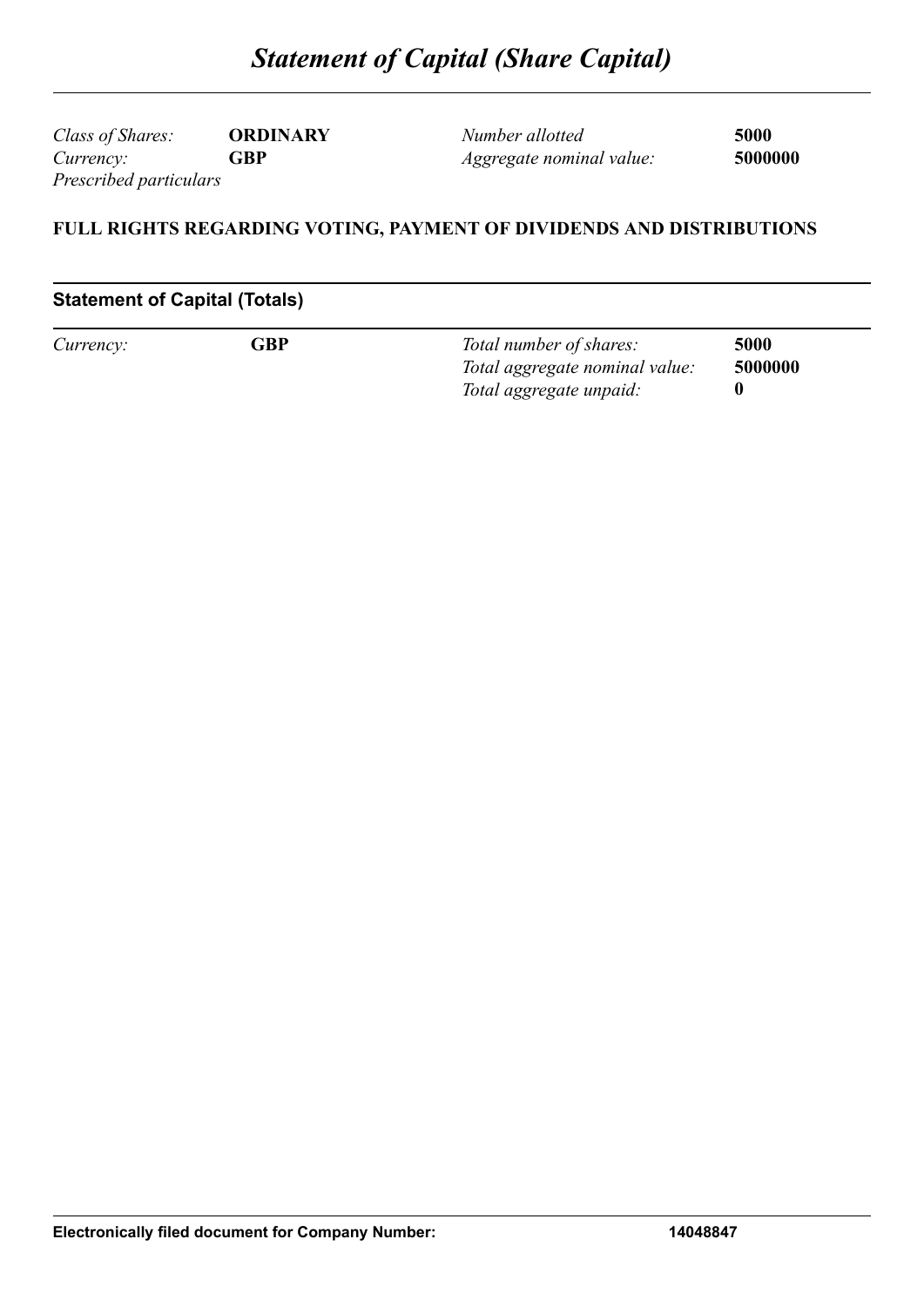#### *Name:* **THOMAS COOK**

| Address | 195-197 LONDON ROAD   | Class of Shares:      | <b>ORDINARY</b> |
|---------|-----------------------|-----------------------|-----------------|
|         | <b>EAST GRINSTEAD</b> |                       |                 |
|         | <b>ENGLAND</b>        | Number of shares:     | 5000            |
|         | <b>RH191HA</b>        | Currency:             | <b>GBP</b>      |
|         |                       | Nominal value of each | <b>1000</b>     |
|         |                       | share:                |                 |
|         |                       | Amount unpaid:        | 0               |
|         |                       | Amount paid:          | 1000            |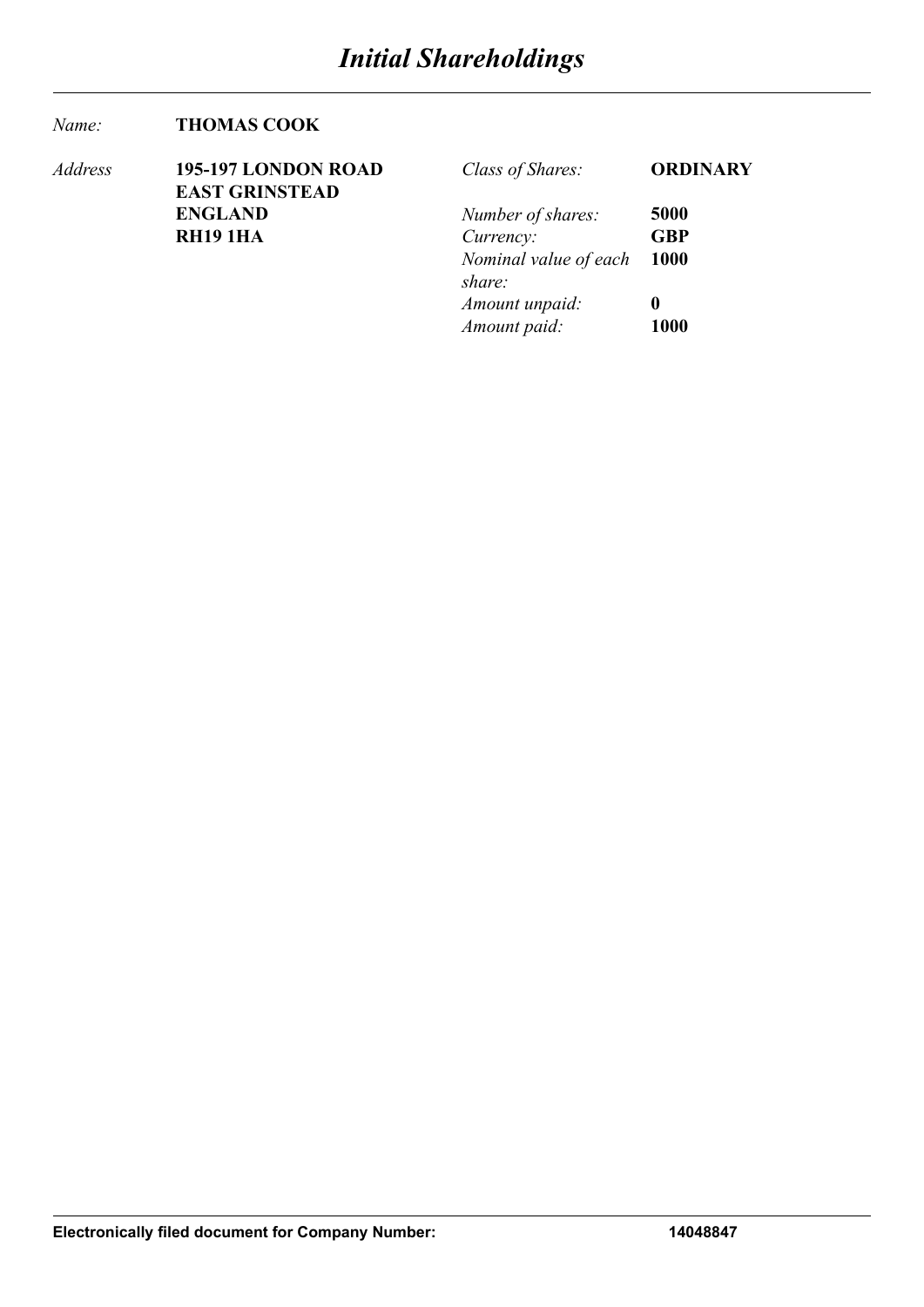**Statement of initial significant control**

**On incorporation, there will be someone who will count as a Person with Significant Control (either a registerable person or relevant legal entity (RLE)) in relation to the company**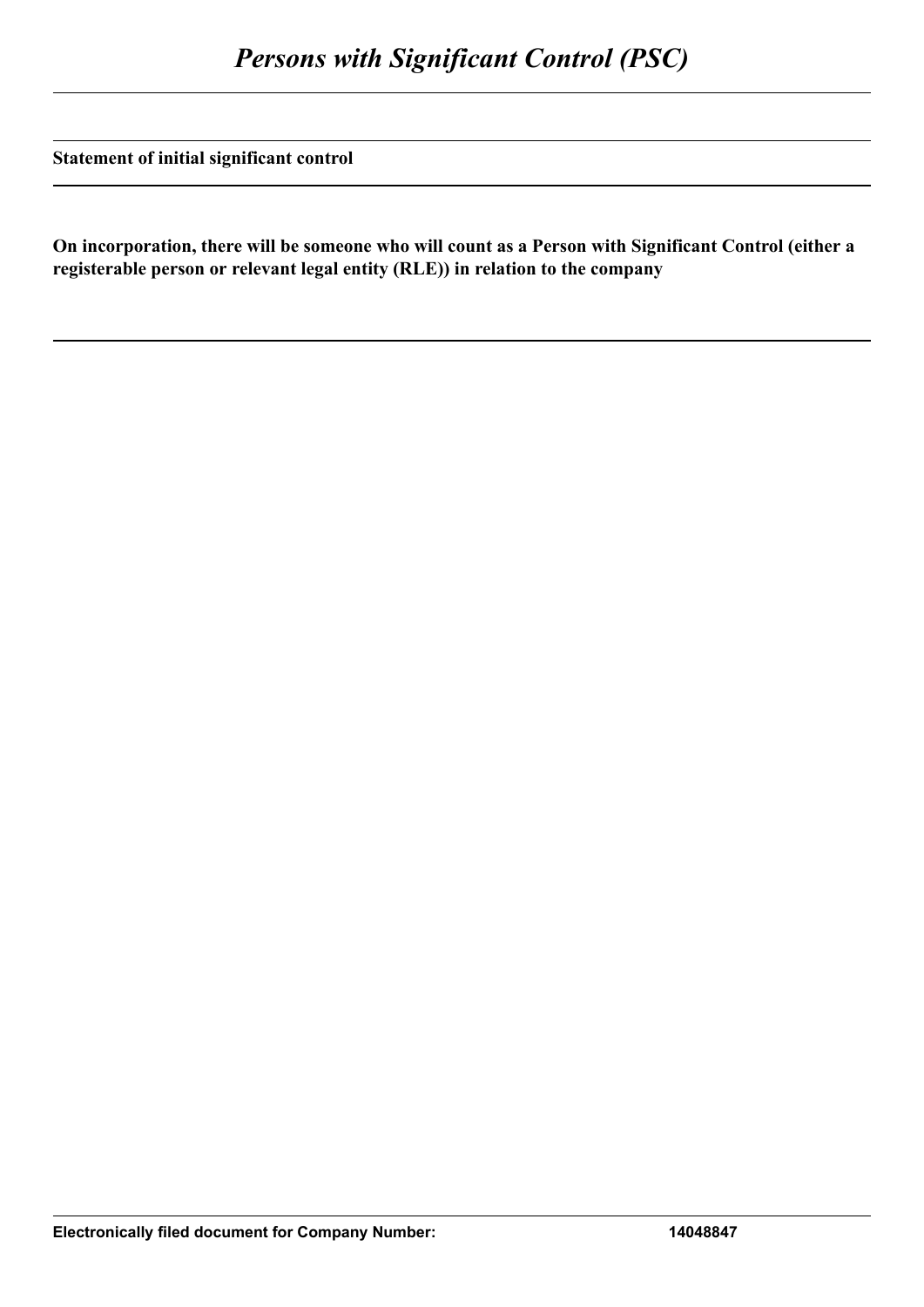| Names:                             | <b>MR THOMAS COOK</b>                                                            |                |
|------------------------------------|----------------------------------------------------------------------------------|----------------|
| Country/State Usually<br>Resident: | <b>ENGLAND</b>                                                                   |                |
| Date of Birth: **/09/1968          | <i>Nationality:</i>                                                              | <b>BRITISH</b> |
| Service Address:                   | 195-197 LONDON ROAD<br><b>EAST GRINSTEAD</b><br><b>ENGLAND</b><br><b>RH191HA</b> |                |

*The subscribers confirm that each person named as an individual PSC in this application knows that their particulars are being supplied as part of this application.*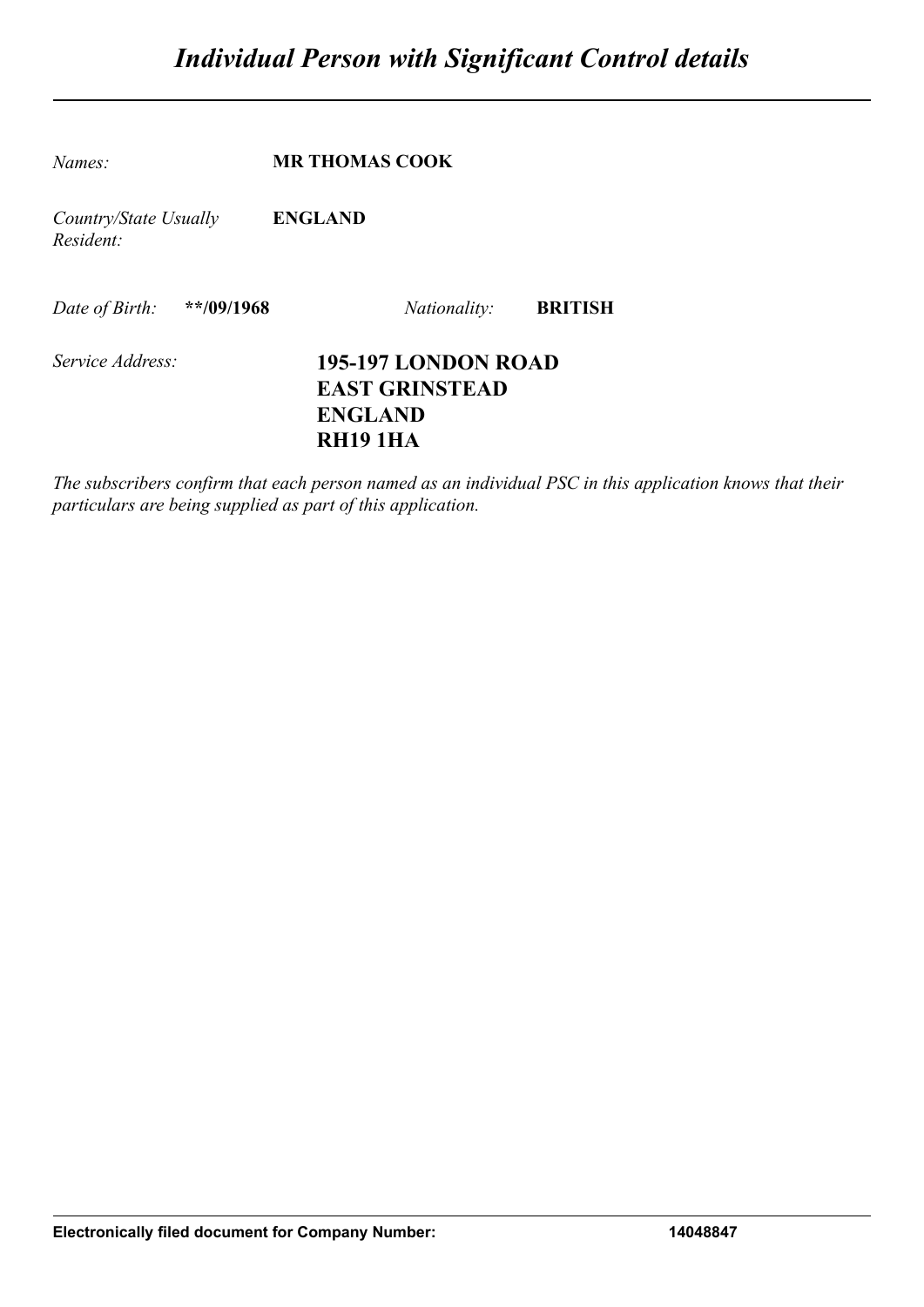| <b>Nature of control</b> | The person holds, directly or indirectly, 75% or more of the<br>voting rights in the company.                                  |
|--------------------------|--------------------------------------------------------------------------------------------------------------------------------|
| <b>Nature of control</b> | The person holds, directly or indirectly, 75% or more of the<br>shares in the company.                                         |
| <b>Nature of control</b> | The person has the right, directly or indirectly, to appoint or<br>remove a majority of the board of directors of the company. |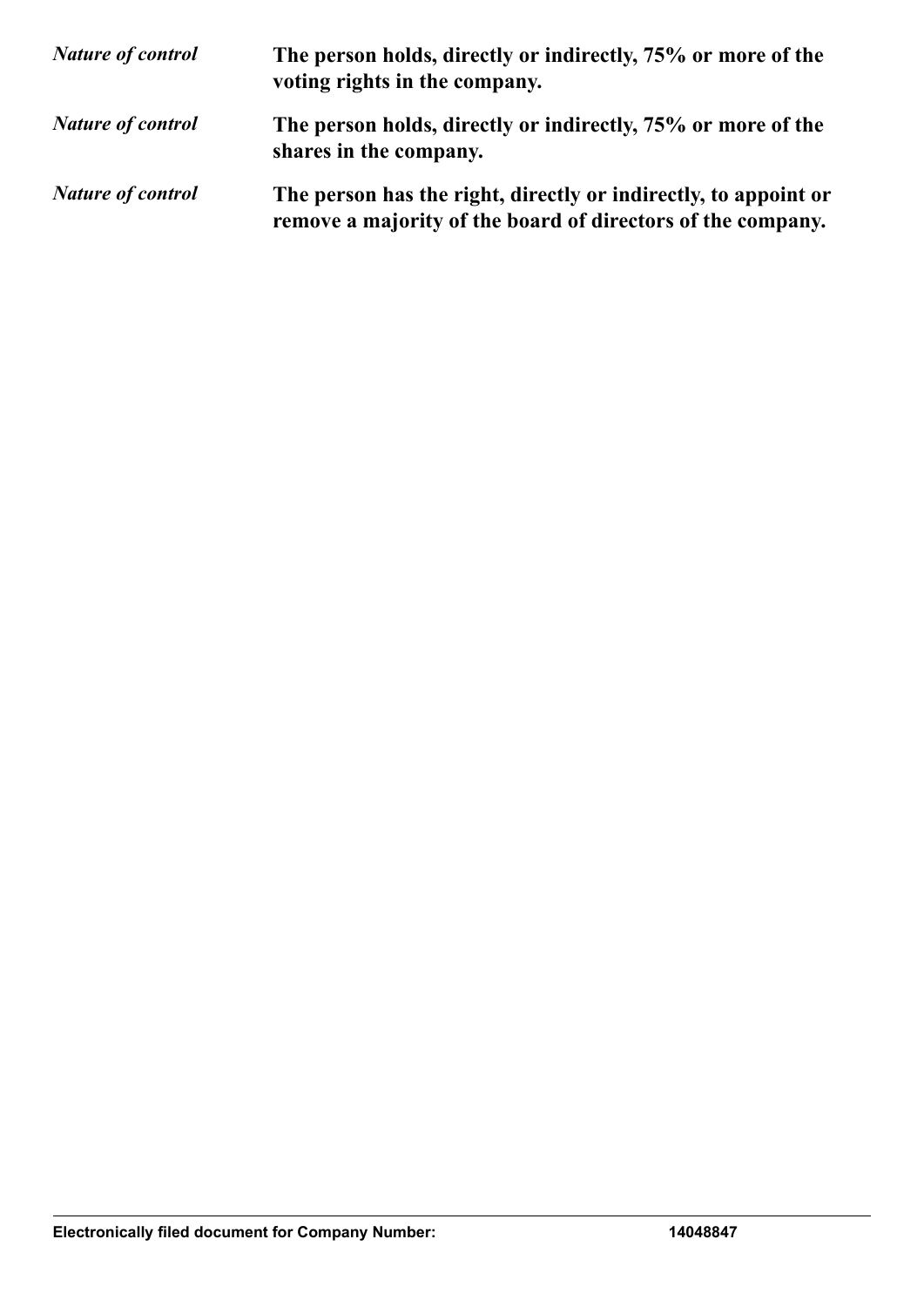*I confirm the requirements of the Companies Act 2006 as to registration have been complied with.*

 $A$ *uthenticated* 

*Name:* **THOMAS COOK**<br>*Authenticated* **YES** 

## *Authorisation*

*Authoriser Designation:* **subscriber** *Authenticated* **YES**